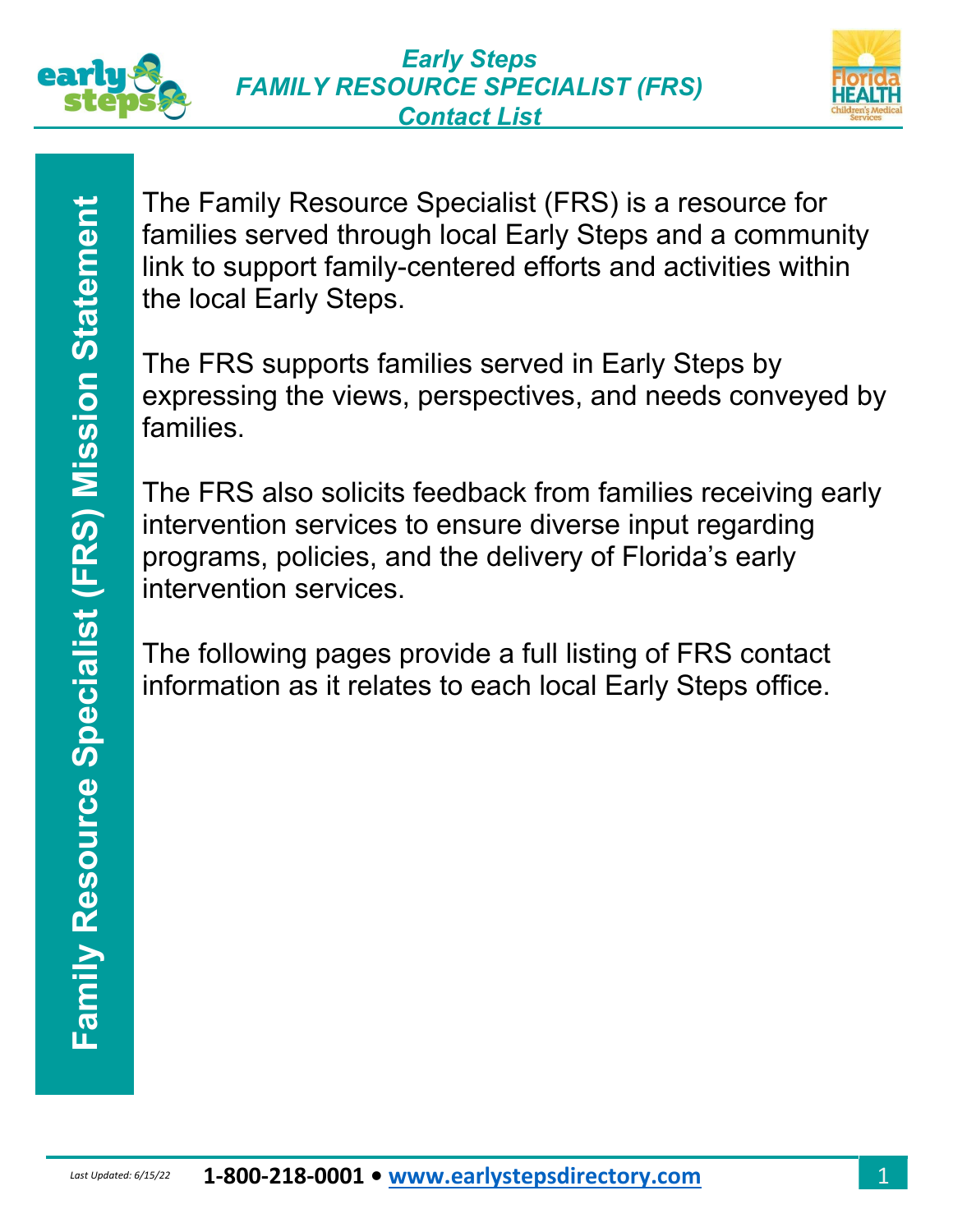

## *Early Steps FAMILY RESOURCE SPECIALIST (FRS) Contact List*



|                            | <b>Bay Area</b>                                                                                                                |                            | <b>Big Bend</b>                                                                              |
|----------------------------|--------------------------------------------------------------------------------------------------------------------------------|----------------------------|----------------------------------------------------------------------------------------------|
| <b>Counties</b>            |                                                                                                                                | <b>Counties</b>            | Bay, Calhoun, Gulf, Holmes, Jackson,                                                         |
| Served:                    | Hillsborough, Polk                                                                                                             | Served:                    | Gadsden, Jefferson, Leon, Liberty, Ma<br>Wakulla, Franklin                                   |
| Contact 1:                 | Evelyn Figueroa                                                                                                                | Contact 1:                 | <b>Sue Loftis</b>                                                                            |
| Email:                     | efigueroa2@health.usf.edu                                                                                                      | Email:                     | susan.loftis@chsfl.org                                                                       |
| <b>Phone:</b>              | $(813)$ 455-2846                                                                                                               | <b>Phone:</b>              | (850) 219-4275 or (850) 591-2372                                                             |
| <b>Contact 2:</b>          |                                                                                                                                | Contact 2:                 |                                                                                              |
| Email:                     |                                                                                                                                | Email:                     |                                                                                              |
| <b>Phone:</b>              |                                                                                                                                | <b>Phone:</b>              |                                                                                              |
| <b>Address:</b>            | University Of South Florida<br>13101 North Bruce B. Downs Boulevard                                                            | Address:                   | <b>Children's Home Society</b><br>700 W. 23rd Street, Building H                             |
|                            | Tampa, Florida 33612<br><b>Central Florida</b>                                                                                 |                            | Panama City, Florida 32405<br><b>Gold Coast</b>                                              |
|                            |                                                                                                                                |                            |                                                                                              |
| <b>Counties</b><br>Served: | Orange, Osceola, Seminole                                                                                                      | <b>Counties</b><br>Served: | <b>Broward</b>                                                                               |
| Contact 1:                 | <b>Glomaris Gonzalez</b>                                                                                                       | Contact 1:                 | <b>Audrey Evans</b>                                                                          |
| Email:                     | glomaris.gonzalez@orlandohealth.com                                                                                            | Email:                     | a1evans@browardhealth.org                                                                    |
| <b>Contact 2:</b>          | Rose Mary Lumm                                                                                                                 | <b>Phone:</b>              | $(954)$ 728-1029                                                                             |
| Email:                     | rose.lumm@orlandohealth.com                                                                                                    | <b>Contact 2:</b>          |                                                                                              |
| <b>Contact 3:</b>          | <b>Shirliene Navarro</b>                                                                                                       | Email:                     | $\blacksquare$                                                                               |
| Email:                     | shirliene.navarro@orlandohealth.com                                                                                            | <b>Phone:</b>              |                                                                                              |
|                            | <b>Central Florida Early Steps</b>                                                                                             |                            | Children's Diagnostic & Treatment                                                            |
| Address:                   | 601 West Michigan Street<br>Orlando, Florida 32805                                                                             | Address:                   | 1401 South Federal Highway<br>Ft. Lauderdale, Florida 33316-261                              |
|                            | <b>Gulf Central</b>                                                                                                            |                            | <b>North Beaches</b>                                                                         |
| <b>Counties</b>            | Charlotte, Desoto, Hardee,                                                                                                     | <b>Counties</b>            | Flagler, Lake, Putnam, Sumter, Vo                                                            |
| Served:                    | Highlands, Manatee, Sarasota                                                                                                   | Served:                    |                                                                                              |
| Contact 1:                 | <b>Nelsy Crowell</b>                                                                                                           | Contact 1:                 | <b>Jennifer Scally</b>                                                                       |
| Email:                     | nelsycrowell@hpcswf.com                                                                                                        | Email:                     | jscally@esnecfl.org                                                                          |
| <b>Phone:</b>              | $(941)$ 957-8202                                                                                                               | <b>Phone:</b>              | (386) 873-0365 ext. 120                                                                      |
| <b>Contact 2:</b>          | Maria Cadigan                                                                                                                  | <b>Contact 2:</b>          |                                                                                              |
| Email:                     | mariacadigan@hpcswf.com                                                                                                        | Email:                     |                                                                                              |
| <b>Phone:</b>              | (941) 957-8864 or (941) 487-5411                                                                                               | <b>Phone:</b>              |                                                                                              |
|                            | <b>Health Planning Council</b>                                                                                                 |                            | <b>Easter Seals Northeast Central Flo</b>                                                    |
| <b>Address:</b>            | 4630 17th Street                                                                                                               | Address:                   | 3261 US Hwy 441 Suite B3                                                                     |
|                            | Sarasota, Florida 34235-1843                                                                                                   |                            | Fruitland Park, FL 34731                                                                     |
|                            | <b>North Central</b>                                                                                                           |                            | <b>North Dade</b>                                                                            |
| <b>Counties</b>            | Alachua, Columbia, Dixie, Gilchrist,                                                                                           | <b>Counties</b>            |                                                                                              |
| Served:                    | Hamilton, Lafayette, Levy, Marion,                                                                                             | Served:                    | North Dade                                                                                   |
|                            | Suwannee, Union                                                                                                                |                            |                                                                                              |
| <b>Contact 1:</b>          | Doris Tellado                                                                                                                  | <b>Contact 1:</b>          | Sandra Angulo                                                                                |
| Email:                     | dtellado@peds.ufl.edu                                                                                                          | Email:                     | sea38@med.miami.edu                                                                          |
| Phone:                     | (352) 273-8562 or (352)-322-0441                                                                                               | Phone:                     | $(305)$ 243-6660                                                                             |
| <b>Contact 2:</b>          |                                                                                                                                | <b>Contact 2:</b>          |                                                                                              |
| Email:                     | $\overline{\phantom{a}}$                                                                                                       | Email:                     | $\overline{\phantom{a}}$                                                                     |
| Phone:                     |                                                                                                                                | Phone:                     |                                                                                              |
| <b>Address:</b>            | <b>Department Of Pediatrics</b><br>1329 Southwest 16th Street, Room 4160<br>P.O. Box 100296<br>Gainesville, Florida 32610-0296 | <b>Address:</b>            | Mailman Center for Child Develop<br>1120 Northwest 14th Street, Roon<br>Miami, Florida 33136 |

| <b>Bay Area</b>                                                                                              | <b>Big Bend</b>            |                                                                                                                              |  |
|--------------------------------------------------------------------------------------------------------------|----------------------------|------------------------------------------------------------------------------------------------------------------------------|--|
| sborough, Polk                                                                                               | <b>Counties</b><br>Served: | Bay, Calhoun, Gulf, Holmes, Jackson, Washington,<br>Gadsden, Jefferson, Leon, Liberty, Madison, Taylor,<br>Wakulla, Franklin |  |
| llyn Figueroa                                                                                                | <b>Contact 1:</b>          | <b>Sue Loftis</b>                                                                                                            |  |
| ueroa2@health.usf.edu                                                                                        | Email:                     | susan.loftis@chsfl.org                                                                                                       |  |
| 3) 455-2846                                                                                                  | <b>Phone:</b>              | (850) 219-4275 or (850) 591-2372                                                                                             |  |
|                                                                                                              | <b>Contact 2:</b>          |                                                                                                                              |  |
|                                                                                                              | Email:                     |                                                                                                                              |  |
|                                                                                                              | <b>Phone:</b>              |                                                                                                                              |  |
| versity Of South Florida<br>01 North Bruce B. Downs Boulevard<br>npa, Florida 33612                          | Address:                   | <b>Children's Home Society</b><br>700 W. 23rd Street, Building H<br>Panama City, Florida 32405                               |  |
| <b>Central Florida</b>                                                                                       |                            | <b>Gold Coast</b>                                                                                                            |  |
| ınge, Osceola, Seminole                                                                                      | <b>Counties</b><br>Served: | <b>Broward</b>                                                                                                               |  |
| maris Gonzalez                                                                                               | Contact 1:                 | <b>Audrey Evans</b>                                                                                                          |  |
| maris.gonzalez@orlandohealth.com                                                                             | Email:                     | a1evans@browardhealth.org                                                                                                    |  |
| se Mary Lumm                                                                                                 | <b>Phone:</b>              | $(954) 728 - 1029$                                                                                                           |  |
| e.lumm@orlandohealth.com                                                                                     | <b>Contact 2:</b>          |                                                                                                                              |  |
| rliene Navarro                                                                                               | Email:                     |                                                                                                                              |  |
| liene.navarro@orlandohealth.com                                                                              | <b>Phone:</b>              |                                                                                                                              |  |
| <b>htral Florida Early Steps</b><br>West Michigan Street<br>ando, Florida 32805                              | <b>Address:</b>            | Children's Diagnostic & Treatment Center<br>1401 South Federal Highway<br>Ft. Lauderdale, Florida 33316-2619                 |  |
| <b>Gulf Central</b>                                                                                          |                            | <b>North Beaches</b>                                                                                                         |  |
| arlotte, Desoto, Hardee,                                                                                     | <b>Counties</b>            |                                                                                                                              |  |
| hlands, Manatee, Sarasota                                                                                    | Served:                    | Flagler, Lake, Putnam, Sumter, Volusia                                                                                       |  |
| sy Crowell                                                                                                   | Contact 1:                 | Jennifer Scally                                                                                                              |  |
| sycrowell@hpcswf.com                                                                                         | Email:                     | jscally@esnecfl.org                                                                                                          |  |
| 1) 957-8202                                                                                                  | Phone:                     | (386) 873-0365 ext. 120                                                                                                      |  |
| ria Cadigan                                                                                                  | <b>Contact 2:</b>          |                                                                                                                              |  |
| riacadigan@hpcswf.com                                                                                        | Email:                     |                                                                                                                              |  |
| 1) 957-8864 or (941) 487-5411                                                                                | Phone:                     |                                                                                                                              |  |
| alth Planning Council<br>017th Street<br>asota, Florida 34235-1843                                           | <b>Address:</b>            | Easter Seals Northeast Central Florida<br>3261 US Hwy 441 Suite B3<br>Fruitland Park, FL 34731                               |  |
| <b>North Central</b>                                                                                         |                            | <b>North Dade</b>                                                                                                            |  |
| chua, Columbia, Dixie, Gilchrist,<br>milton, Lafayette, Levy, Marion,<br>vannee, Union                       | <b>Counties</b><br>Served: | North Dade                                                                                                                   |  |
| is Tellado                                                                                                   | <b>Contact 1:</b>          | Sandra Angulo                                                                                                                |  |
| lado@peds.ufl.edu                                                                                            | Email:                     | sea38@med.miami.edu                                                                                                          |  |
| 2) 273-8562 or (352)-322-0441                                                                                | <b>Phone:</b>              | $(305)$ 243-6660                                                                                                             |  |
|                                                                                                              | <b>Contact 2:</b>          |                                                                                                                              |  |
|                                                                                                              | Email:                     | $\blacksquare$                                                                                                               |  |
|                                                                                                              | <b>Phone:</b>              |                                                                                                                              |  |
| partment Of Pediatrics<br>9 Southwest 16th Street, Room 4160<br>. Box 100296<br>nesville, Florida 32610-0296 | <b>Address:</b>            | Mailman Center for Child Development<br>1120 Northwest 14th Street, Room 1216<br>Miami, Florida 33136                        |  |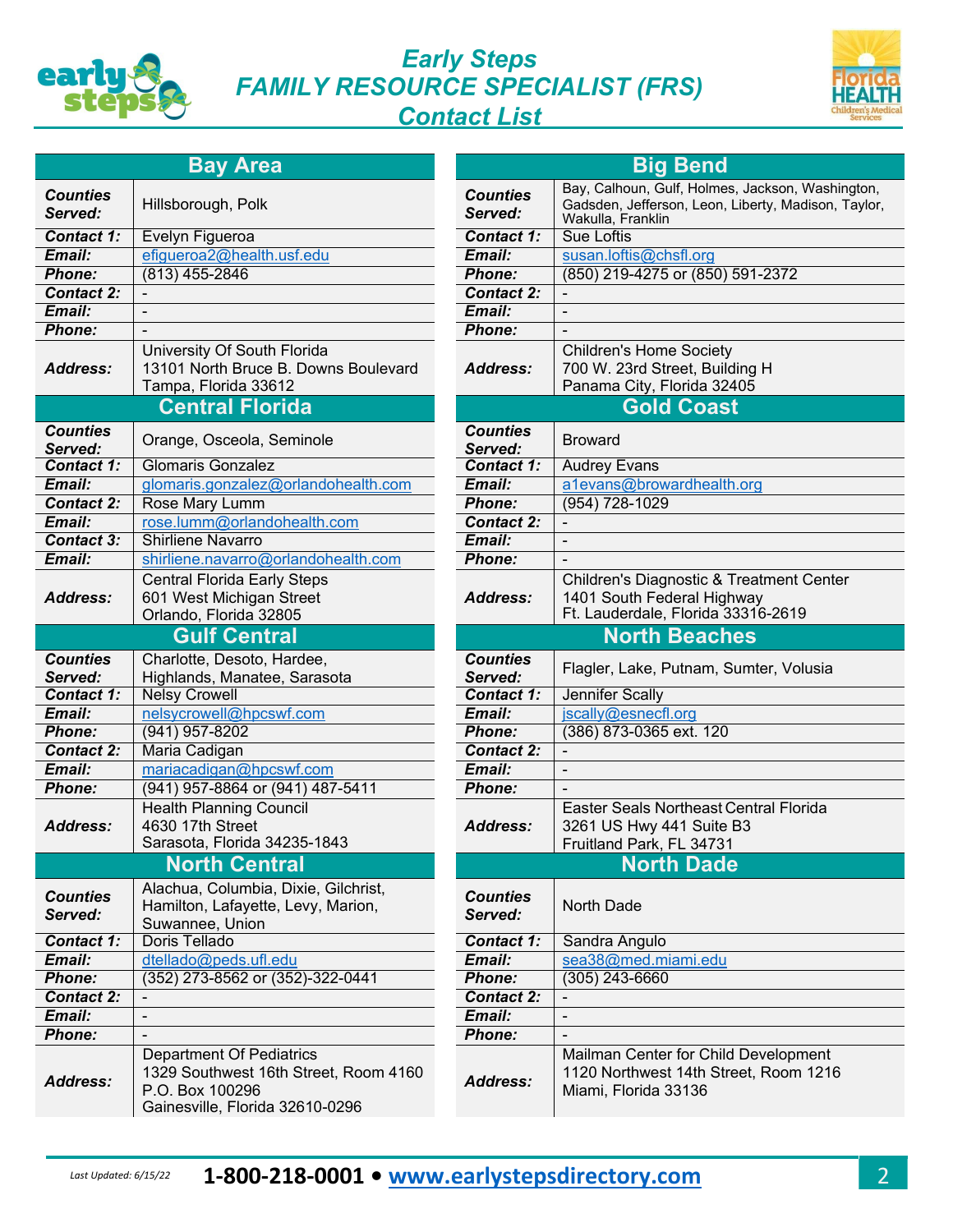

## *Early Steps FAMILY RESOURCE SPECIALIST (FRS) Contact List*



|                            | <b>Northeastern</b>                                                                                |                            | <b>Southernmost Coast</b>                                                             |
|----------------------------|----------------------------------------------------------------------------------------------------|----------------------------|---------------------------------------------------------------------------------------|
| <b>Counties</b>            | Baker, Bradford, Clay, Duval, Nassau,                                                              | <b>Counties</b>            | South Dade, Monroe                                                                    |
| Served:                    | St. Johns                                                                                          | Served:                    |                                                                                       |
| Contact 1:                 | <b>Melanie Provenza</b>                                                                            | Contact 1:                 | Olabisi Baruwa-Castro                                                                 |
| Email:                     | melanie.provenza@jax.ufl.edu                                                                       | Email:                     | obaruwa-castro@fl.easterseals.com                                                     |
| <b>Phone:</b>              | (904) 360-7022, ext. 7351                                                                          | <b>Phone:</b>              | $(305)$ 929-8705                                                                      |
| <b>Contact 2:</b>          |                                                                                                    | <b>Contact 2:</b>          | $\blacksquare$                                                                        |
| Email:                     |                                                                                                    | Email:                     |                                                                                       |
| Phone:                     |                                                                                                    | Phone:                     |                                                                                       |
| <b>Address:</b>            | <b>UF College of Medicine</b><br>910 North Jefferson Street<br>Jacksonville, Florida 32209         | <b>Address:</b>            | Easter Seals, Inc.<br>11440 Kendall Drive, Suite 402<br>Miami, Florida 33176          |
|                            | <b>Southwest Florida</b>                                                                           |                            | <b>Space Coast</b>                                                                    |
| <b>Counties</b><br>Served: | Collier, Lee, Hendry, Glades                                                                       | <b>Counties</b><br>Served: | <b>Brevard</b>                                                                        |
| Contact 1:                 | <b>Imperia Torres</b>                                                                              | Contact 1:                 | <b>Mary Cancel</b>                                                                    |
| Email:                     | imperiatorres@hpcswf.com                                                                           | Email:                     | mary.cancel@spacecoastes.org                                                          |
| Phone:                     | (239) 433- 6700 ext. 214 or (239) 292-2995                                                         | <b>Phone:</b>              | (321) 292-1370                                                                        |
| <b>Contact 2:</b>          |                                                                                                    | <b>Contact 2:</b>          |                                                                                       |
| Email:                     |                                                                                                    | Email:                     |                                                                                       |
| Phone:                     |                                                                                                    | <b>Phone:</b>              |                                                                                       |
| Address:                   | <b>Health Planning Council</b><br>8961 Daniels Center Drive, Suite 401<br>Ft. Myers, Florida 33912 | Address:                   | Catch Of Brevard, Inc.<br>1264 Us Hwy 1 Suite 103<br>Rockledge, Florida 32955         |
| <b>Treasure Coast</b>      |                                                                                                    |                            | <b>West Central</b>                                                                   |
| <b>Counties</b><br>Served: | Palm Beach, Indian River, Martin,<br>Okeechobee, St. Lucie                                         | <b>Counties</b><br>Served: | Citrus, Hernando, Pasco, Pinellas                                                     |
| Contact 1:                 | <b>Natalie Eno</b>                                                                                 | Contact 1:                 | Paula Burns                                                                           |
| Email:                     | neno@fl.easterseals.com                                                                            | Email:                     | Paula.burns@jhmi.edu                                                                  |
| Phone:                     | (772) 380-9972 Ext. 19448 or (772) 237-0626                                                        | <b>Phone:</b>              | $(727)$ 767-6705                                                                      |
| <b>Contact 2:</b>          |                                                                                                    | <b>Contact 2:</b>          |                                                                                       |
| Email:                     |                                                                                                    | Email:                     |                                                                                       |
| <b>Phone:</b>              |                                                                                                    | <b>Phone:</b>              |                                                                                       |
| Address:                   | Easterseals, Inc.<br>213 South Congress Avenue<br>West Palm Beach, Florida 33409                   | <b>Address:</b>            | John Hopkins All Children's Hospita<br>480 7th Avenue South, Department<br>6500006005 |

| <b>Northeastern</b>                                                                     | <b>Southernmost Coast</b>  |                                                                                                                         |  |
|-----------------------------------------------------------------------------------------|----------------------------|-------------------------------------------------------------------------------------------------------------------------|--|
| aker, Bradford, Clay, Duval, Nassau,<br>. Johns                                         | <b>Counties</b><br>Served: | South Dade, Monroe                                                                                                      |  |
| elanie Provenza                                                                         | Contact 1:                 | Olabisi Baruwa-Castro                                                                                                   |  |
| elanie.provenza@jax.ufl.edu                                                             | Email:                     | obaruwa-castro@fl.easterseals.com                                                                                       |  |
| 04) 360-7022, ext. 7351                                                                 | <b>Phone:</b>              | $(305)$ 929-8705                                                                                                        |  |
|                                                                                         | <b>Contact 2:</b>          |                                                                                                                         |  |
|                                                                                         | Email:                     |                                                                                                                         |  |
|                                                                                         | <b>Phone:</b>              |                                                                                                                         |  |
| F College of Medicine<br>10 North Jefferson Street<br>tcksonville, Florida 32209        | Address:                   | Easter Seals, Inc.<br>11440 Kendall Drive, Suite 402<br>Miami, Florida 33176                                            |  |
| outhwest Florida                                                                        | <b>Space Coast</b>         |                                                                                                                         |  |
| ollier, Lee, Hendry, Glades                                                             | <b>Counties</b><br>Served: | <b>Brevard</b>                                                                                                          |  |
| nperia Torres                                                                           | Contact 1:                 | <b>Mary Cancel</b>                                                                                                      |  |
| iperiatorres@hpcswf.com                                                                 | Email:                     | mary.cancel@spacecoastes.org                                                                                            |  |
| 39) 433- 6700 ext. 214 or (239) 292-2995                                                | Phone:                     | $(321)$ 292-1370                                                                                                        |  |
|                                                                                         | <b>Contact 2:</b>          |                                                                                                                         |  |
|                                                                                         | Email:                     |                                                                                                                         |  |
|                                                                                         | Phone:                     |                                                                                                                         |  |
| ealth Planning Council<br>061 Daniels Center Drive, Suite 401<br>. Myers, Florida 33912 | Address:                   | Catch Of Brevard, Inc.<br>1264 Us Hwy 1 Suite 103<br>Rockledge, Florida 32955                                           |  |
| <b>Treasure Coast</b>                                                                   | <b>West Central</b>        |                                                                                                                         |  |
| alm Beach, Indian River, Martin,<br>keechobee, St. Lucie                                | <b>Counties</b><br>Served: | Citrus, Hernando, Pasco, Pinellas                                                                                       |  |
| atalie Eno                                                                              | Contact 1:                 | <b>Paula Burns</b>                                                                                                      |  |
| eno@fl.easterseals.com                                                                  | Email:                     | Paula.burns@jhmi.edu                                                                                                    |  |
| 72) 380-9972 Ext. 19448 or (772) 237-0626                                               | <b>Phone:</b>              | $(727)$ 767-6705                                                                                                        |  |
|                                                                                         | Contact 2:                 |                                                                                                                         |  |
|                                                                                         | Email:                     |                                                                                                                         |  |
|                                                                                         | <b>Phone:</b>              |                                                                                                                         |  |
| asterseals, Inc.<br>3 South Congress Avenue<br>est Palm Beach, Florida 33409            | <b>Address:</b>            | John Hopkins All Children's Hospital<br>480 7th Avenue South, Department<br>6500006005<br>St. Petersburg, Florida 33701 |  |
|                                                                                         | Western Panhandle          |                                                                                                                         |  |

| <b>Western Panhandle</b>   |                                                                                          |  |  |  |
|----------------------------|------------------------------------------------------------------------------------------|--|--|--|
| <b>Counties</b><br>Served: | Escambia, Okaloosa, Santa Rosa, Walton                                                   |  |  |  |
| Contact 1:                 | Irma Cofield                                                                             |  |  |  |
| Email:                     | icofield@ascension.org                                                                   |  |  |  |
| <b>Phone:</b>              | (850) 377-9991                                                                           |  |  |  |
| <b>Contact 2:</b>          |                                                                                          |  |  |  |
| Email:                     |                                                                                          |  |  |  |
| <b>Phone:</b>              |                                                                                          |  |  |  |
| Address:                   | Studer Family Children's Hospital at<br>Ascension Sacred Heart<br>2441 N 9th Ave Suite B |  |  |  |
|                            | Pensacola, FL 32503                                                                      |  |  |  |